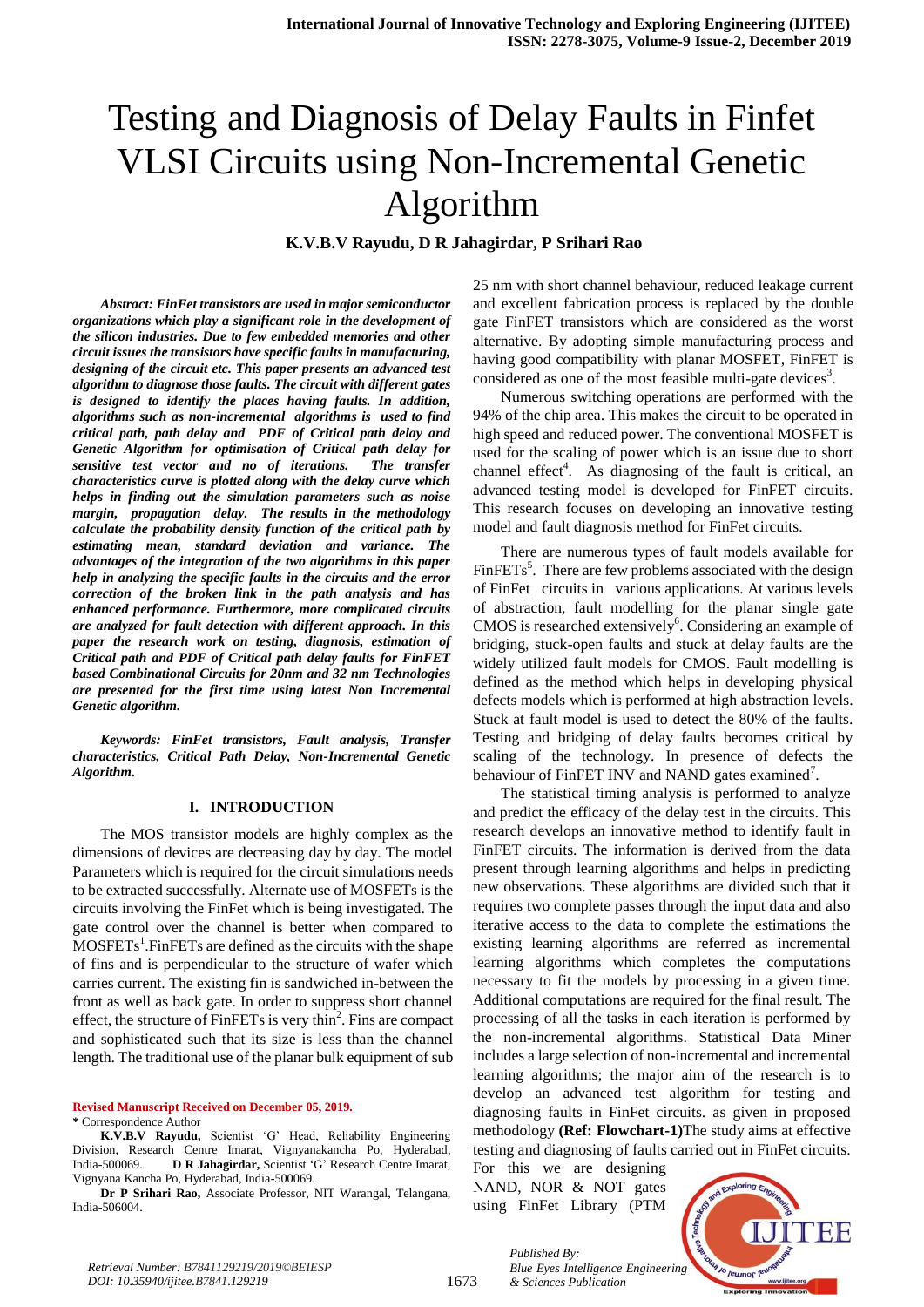library) in LTSPICE and estimating the FinFet characteristics of NAND, NOR & NOT gates. The Next step is creating a net list for circuit diagram & importing in MATLAB. Further, Fault analysis & diagnosis using Non-incremental Genetic algorithm, Calculating Critical path delay of Mean, Variance & standard deviation values & plotting the Probability density function (Pdf) graph for Critical path delay is performed.

## **II. RELATED WORK &LITERATURE SURVEY**

1. The specific faults in FinFet circuits with a new strategy are presented<sup>8</sup>. Further the fault modelling is performed and besides that, test algorithm which is novel is proposed for synthesis. The validation is performed on the other FinFET based embedded technologies. Faults specific to the FinFETS are identified. FinFET based embedded technologies is used for the validation of the proposed method. FinFETS based new faults are identified. The solution which was proposed is applied to the different types of real FinFET and the new faults are identified. The comparison is made between the FINFET based memories using the planar based memories and it is concluded that these are prone to dynamic faults and is stable towards other kinds of faults. In the future work the summarization and classification of the FinFet specific faults is done and more efficient test algorithms are developed.

2. The work is based on the FAST fault model and is proposed on behalf of the insignificant delay faults by the cross-gate defects in  $FinFET<sup>9</sup>$ . The test patterns are generated and selected with the help of FAST ATPG, test selection and fault simulation. The comparison is made between the FAST SDQL and FAST coverage and the pattern sets which are obtained are 29% and 4% respectively.

3. The problems associated with the fault diagnosis are overcome by an improved partial least square approach (IPLS) <sup>10</sup>. The IPLS helps in decomposing the process variables with the key performance indicator related part. Fault diagnosis information is obtained by the test statistics which are designed and the desired performance of the systems is presented. The proposed approach helps in diagnosing KPI faults and also provides the high fault detection rate.

4. A new approach is presented to find the internal cell delay effects using the analog simulation-based fault  $models<sup>11</sup>$ . By incorporating the analog simulation in the beginning of the pre-processing stage, the delay fault models are created. To ensure the precise simulation outputs, the cell aware delay diagnosis and cell internal delay suspect was simulated.

5. All the defects present in the FinFET circuits are modelled by the CMOS fault models. Mixed-mode Centaurs TCAD device is used for the simulation of the problems which are present in the circuit and shows that the faults overlap in a planar MOSFET and  $FINFET^{12}$ . New faults are required to capture the behaviour of the logic gates.

6. This work proposes the direction of key statistical timing analysis problems<sup>13</sup> for analysing the new effective statistical timing algorithms (Non-Incremental/Incremental Computation) on behalf of advanced technology nodes. Moreover it proposes algorithms on behalf of path as well as insignificant delay fault testing applications.

Additionally, Sum and Max operations are proposed with these algorithms for efficient fault simulations. The algorithms are implemented on Intel icore 7 2600K processor (32nm conventional CMOS) These models to be implemented for high technology nodes with large process variability.

7. Identifying the group of speed limiting paths is a challenging task in designing the system-on-chip (SoC), which in turn converts into a critical situation with the passing of time in stipulated design cycle time<sup>14</sup>. STA analysis is useful in identifying the paths with the help of widely implemented techniques. The problem in the estimation of path delay is due to the involvement of the STA which in turn makes the identification of a realistic set of speed-limiting paths difficult. The implementation of SPICE simulations is an additional technique that accurately provides the estimation of path delay in terms of measured delay on silicon. Nevertheless, it is made unrealistic due to its extended simulation runtime in estimating the path. Compared to SPICE, a new algorithm is presented at an extract level that operates with a great speed and a path delay estimation accuracy of around 94% is maintained. Developing a reliable alert effective method wherein it identifies the timing-critical path set is the main aim in this method. Functional or structural scan is used to examine the number of paths clearly once they are produced and hence small delay defect (SDD) coverage is enhanced. Moreover, the monitoring the study of aging is done in a periodical way in an actual amount of work. In this process, there is a requirement of STA and SPICE models. Therefore, it may be impossible for signing-off the circuit database by replacing the analysis of industry standard multi corner pessimistic STA to achieve fabrication. Validating this method upon the compound industrial designs is involved in the upcoming procedures.

From the above Literature it is noticed that Non Incremental Genetic algorithm is not applied for FinFet based VLSI Designs.

#### **III. PROPOSED METHODOLOGY**

The proposed method used for fault analysis is non-incremental genetic algorithm. The first step is effective testing and diagnosing of faults to be carried out in FinFet circuits. For this purpose, the designing of NAND, NOT, NOR gates(PTM Library in LT Spice)and then creating a net list for circuit diagram and later importing into MATLAB where Non Incremental Genetic Algorithms are designed (coded) and run for calculation of critical path delay of mean, variance and standard deviation values and plotting the probability density function graph for the critical path delay is performed for designed Circuits 1 and verified same with Test Circuits 2 (**Ref Fig 2).**Flow Chart of this proposed Method Given below (Ref : Flowchart 1)and iterations in Genetic Algorithm for critical path delay values and fitness function obtained.

**Flow Chart-1**

*Published By: Blue Eyes Intelligence Engineering & Sciences Publication* 

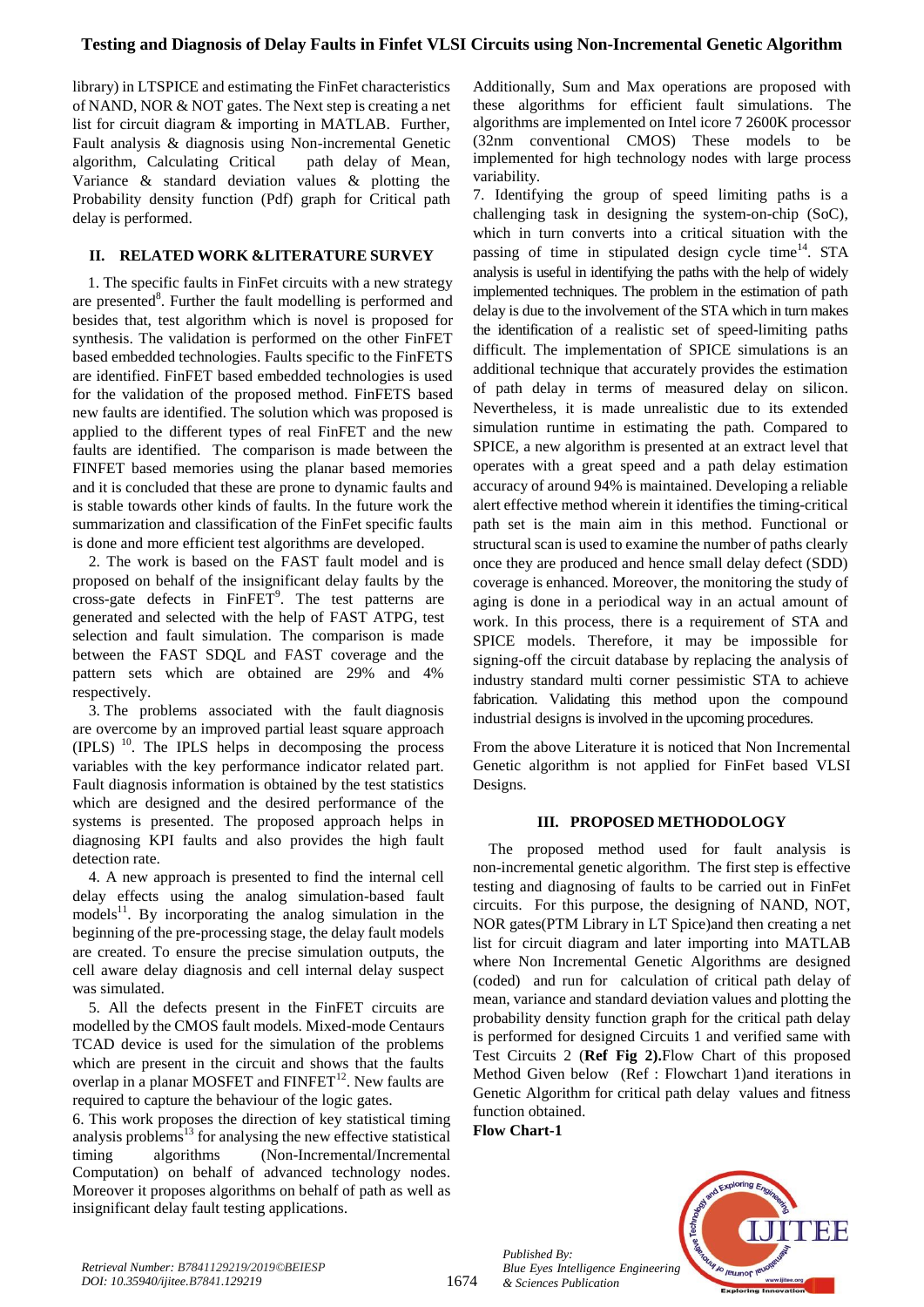

#### **3.1. NAND GATE:**

The design of NAND gate using FinFET models as shown in the below **figure.1,** shows that V1, V2, V3 are considered as 1V. V1 and V2 are considered as input voltage and V3 is used as power supply to FinFET model. VTC curve and delay calculations is a plot of input vs output. The graph of the transfer curve needs to be plotted. The Vth and Vih VIL, VOH, VOL all these simulation parameters along with the noise margin high (NMH =  $|VOH - VIH|$ ) and noise margins low ( $NML = |VIL - VOL|$ ) are calculated and for NOR and NOT gates also results are given **(Ref.Table-1)**



**Fig: 1. NAND gate design using FinFET library**

After the design of the gates these gates are constructed together to find out the fault analysis and critical path analysis.

## **3.2. Non-incremental Computation algorithm:**

The probability in which one or more target paths are present including the path delay fault is called as target path delay fault probability. Clock cycle time Tclk is smaller than the delay of at least one target path. In spite of finding all the possible ways to calculate the delay path, the computation of the complementary event probability is effective.

 $\psi^-$  =P ({ $\Theta \in \Theta$ : "none of the target paths has a path delay fault"})

Where,

$$
\psi = 1 - \psi
$$

**Step 1**: Read the initial test vector pair.

**Step 2:** Simulate the test vector pair to identify the sensitized path. This is attained by the following way.

The simulation of the circuit instances and the test vector pair is performed.

• The transmission towards one gate is achieved at the simulation time and assigning every single transmission at the gate"s output is done at the same transition.

● After simulation the references are stored as such. It is identified by the reference of a transition if any sensitized path occurs and is carried till the circuit input is reached.

• the cross check is performed is there is reference to the transition is present for the transition at the output of the gate and identifies all the output transaction corresponding to the input transaction.

• the propagation condition of the gate and the path gets terminated is the transition violates and also if there is no any output transition

**Step 3:** After identifying the sensitized path by simulation the critical target paths are identified.

**Step 4**: The condition checks for the test vector pairs. If more test vector pairs are identified then returns to Step2. If not, the critical target path delay distribution is computed.

The process is explained as below, considering n as the amount of critical paths in which the sensitization is performed by the test vectors within a defined subset. The random vector X is given as,

 $X(X1$ .......  $Xn)$  T

Where

X1…. Xn represent the delays of the critical paths. X represents the vector with multivariate normal distribution. **Step 5:** The statistical operation is performed for the dimension reduction and the procedure is continued till a user-defined threshold drops numerous random variables above it. An (n-1) dimensional normal random vector (X1…Xn-2, Y) T approximates the distribution of the random vector is given by as  $(X1..., Xn-2, max(Xn-1, Xn))$ T, with the help of a standard distribution-based MAX function application. Till the multiple variables were dropped under the value of a user defined threshold, the procedure will be continued.

**Step 6:** The numerical integration is carried out and the output path delay fault probability is obtained. Let m < n denotes the remaining random variable number. Et  $(X1..., Xm-1, X \mid m)$  T Nm  $(\mu, \Sigma)$  defines the m-dimensional approximation of the maximum delay X.

**Step 7:** We incorporate optimization technique for path delay fault optimization. The optimization technique employed here will be adaptive genetic algorithm, which aids in reducing the probability of path delay fault. The optimized results are then further processed.

The non-computational genetic algorithm helps in finding the path delay by

*& Sciences Publication* 

*Published By:*

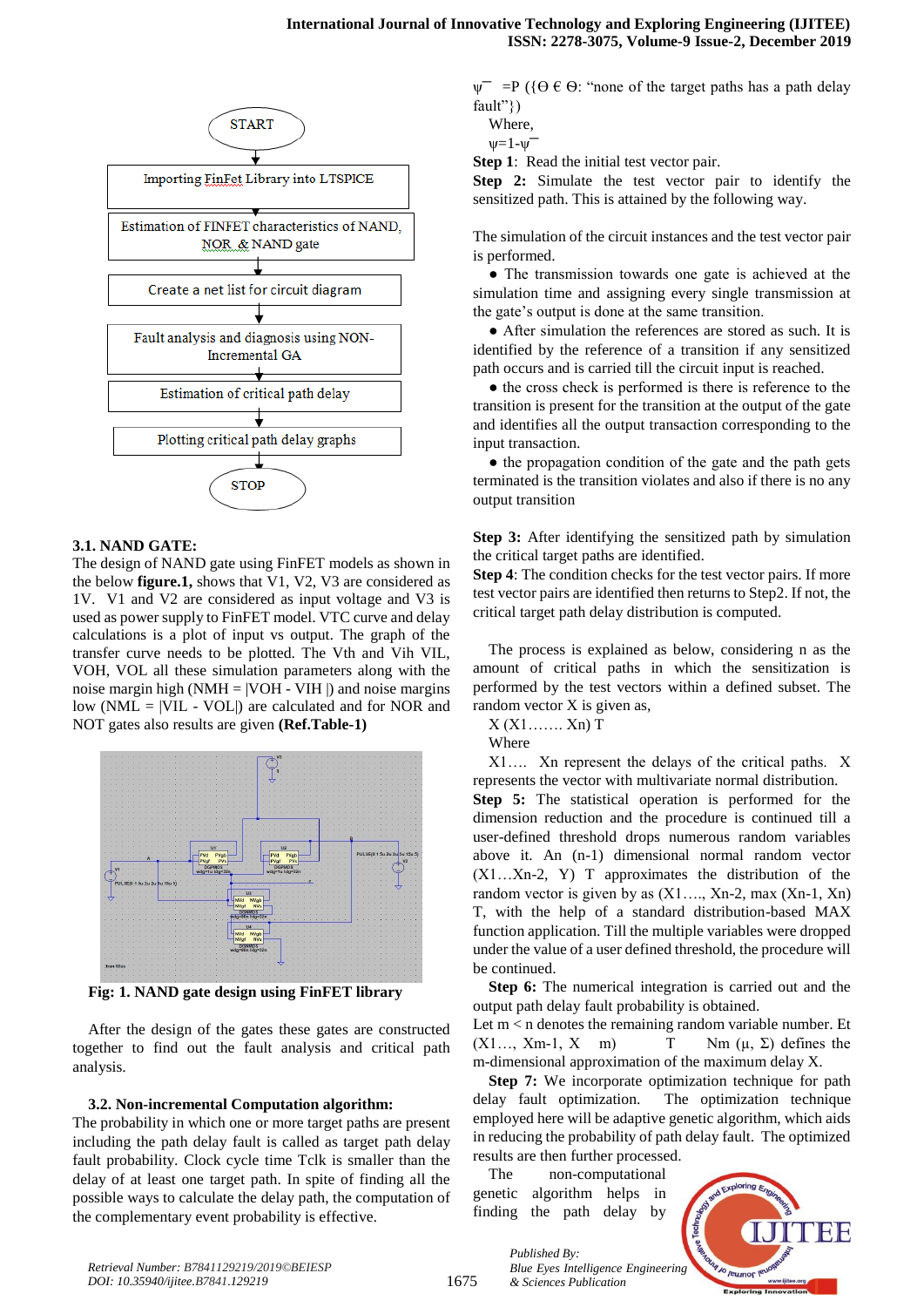## **Testing and Diagnosis of Delay Faults in Finfet VLSI Circuits using Non-Incremental Genetic Algorithm**

evaluating the fitness function which shows that higher fitness function means better solution. The critical path delay is the maximum delay between input and output and measured in microseconds.

**Genetic Algorithm: GA(n, χ, µ)** // Initialize generation  $0:K := 0;$ PK:  $=$ a population of n randomly-generated individuals; // Evaluate Pk: compute  $Θ(i)$  for each I ε PK do{ // Create generation  $k + I$ : // I. Copy: Select  $(1 \chi Z)$  x n members Of Pk and insert into Pk+l; // 3. Mutate: Select  $\mu$  x n members of PK; invert a randomly-selected bit in each; //Evaluate Pk+l: Compute 0(i) for each iε PK;

// Increment:

 $K: K+1:$ 





#### **3.2 GATE RESULTS**

 The simulation parameters for each gate are calculated and transfer characteristics curve is plotted.



 $Kr = Kn/Kp$ 

*Retrieval Number: B7841129219/2019©BEIESP DOI: 10.35940/ijitee.B7841.129219*

The above are the general formulas and the calculations for particular gates are found accordingly

**i.NAND GATE:**



**Fig 3: Transfer Characteristics curve f NAND gate**.

From the above figure the parameters obtained are showed in Table-1



**Fig 4: Delay Characteristics of NAND gate**

The above fig shows the delay characteristics of the FinFET NAND gate. The steady state values obtained are, High to low propagation delay (tpHL): Time is calculated which falls from VOH to 50%, Lower to higher propagation delay (tpLH): Time is calculated which takes to rise from 50% to VOL Propagation delay is calculated as (tp)= (tpHL  $+$  tpLH $)/2 = 0.67 \mu S$ ,

| <b>GATE Results are given below(Table-1)</b> |  |  |  |  |  |  |  |
|----------------------------------------------|--|--|--|--|--|--|--|
|----------------------------------------------|--|--|--|--|--|--|--|

| <b>NAND</b>             | <b>NOR</b>                 | <b>NOT</b>               |
|-------------------------|----------------------------|--------------------------|
| $V_{OH} = 0.9 V$        | $V_{OH} = 0.97 V$          | $V_{OH} = 0.8V$          |
| $V_{\text{or}} = 1$ V   | $V_{\text{OL}} = 0.07$ V   | $V_{\text{OL}} = 0.66V$  |
| NMH= VOH - VIH          | NMH= VOH - VIH             | NMH= VOH - VIH           |
| $= 0.02$ V              | $= 0.25 V$                 | $= 0.07 V$               |
| $NML = VIL$             | $NML= VIL - VOL $          | $NML = VIL$              |
| $VOL$ = 0.64 V          | $= 0.513V$                 | $VOL = 0.56 V$           |
| Propagation Delay       | Propagation Delay          | Propagation Delay        |
| $(tp): (tpHL + tpLH)/2$ | $(tp)$ : $(tpHL + tpLH)/2$ | $(tp):(tpHL + tpLH)/2 =$ |
| $= 0.67 \mu s.$         | $= 0.04 \mu s$ .           | $0.54 \mu s$ .           |



*Published By: Blue Eyes Intelligence Engineering & Sciences Publication*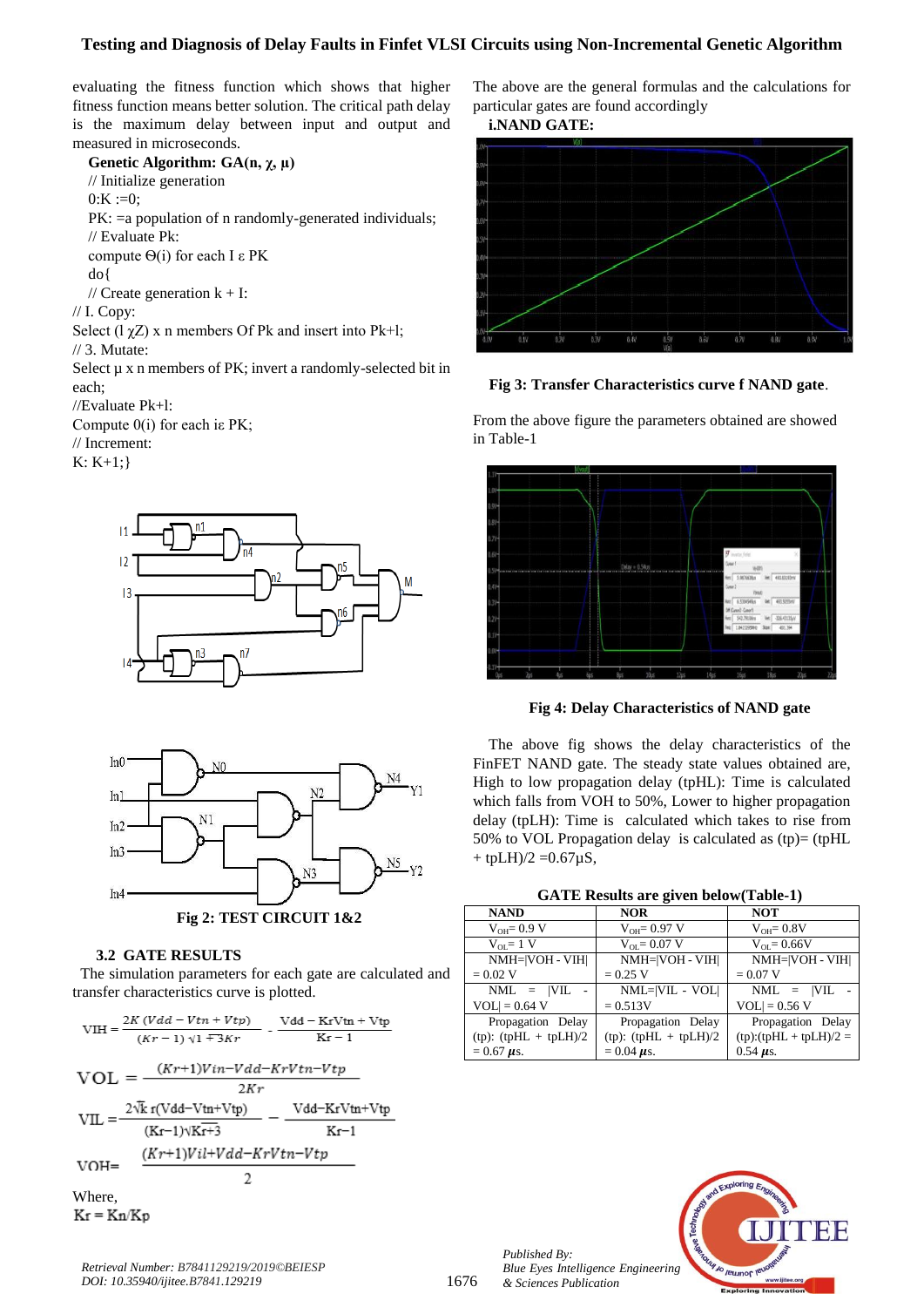# **IV. RESULTS AND DISCUSSION**

## **4.1. (For Genetic Algorithm)**

The results obtained by using genetic computation and the elapsed time is 0.183970 seconds And the best solution is for the inputs

1111 Fitness value is 0.7400

Total iterations are 101

The graph is drawn for genetic algorithm**,(Ref:CFig 5)** 

Results: GA:

 $1.2$ 

 $11$ 





**Fig 5. Graph for finding the fitness value in genetic algorithm**

# **4.2 CRITICAL PATH DELAY CCALCULATIONS**

The critical path is shown in the below **figure.6** The path is highlighted in red colour **(Circuit 1)**



**Fig 6: Critical path selected**

Example:  $1-3-6-9 = 2.68$  microseconds. The traverse of 1 to 3 is AND which is 1.34 microseconds and from 3 to 6 NAND gate it is 0.67 microseconds and from 6 to 9 is the path of NAND it is 0.67 microseconds. So, the total of this path is 2.68 microseconds.

Now calculating of the flow of input in every possible path the critical path flow is 1-3-6-9 and 1-3-8-9 which is 2.68 microseconds and that is the critical path value.

Weighted graph for Critical path is displayed in the below

## **figure 7**

The critical Path 1 3 6 9 10

The critical path dealy in micro second 2.6800



**Fig 7: Weighted graph for Critical path**

# **V. PDF OF CRITICAL PATH:**

Mean: The mean is calculated by the critical path consideration for 1-3-6-9 so the mean values are added and the total mean is 2.68 microseconds

Standard deviation: consider 99.7% delay covers within the range of o to 2 microseconds. To cover 99.7% the standard deviation is

σt = σ1+ σ2+ σ3= 0.33 micro

Total σt 0.33+0.33+0.33+0.33=1µS

Thus, the above values which are calculated is plotted in the below graph **(Fig 8)**



leunoc

*Retrieval Number: B7841129219/2019©BEIESP DOI: 10.35940/ijitee.B7841.129219*

*Published By: Blue Eyes Intelligence Engineering & Sciences Publication*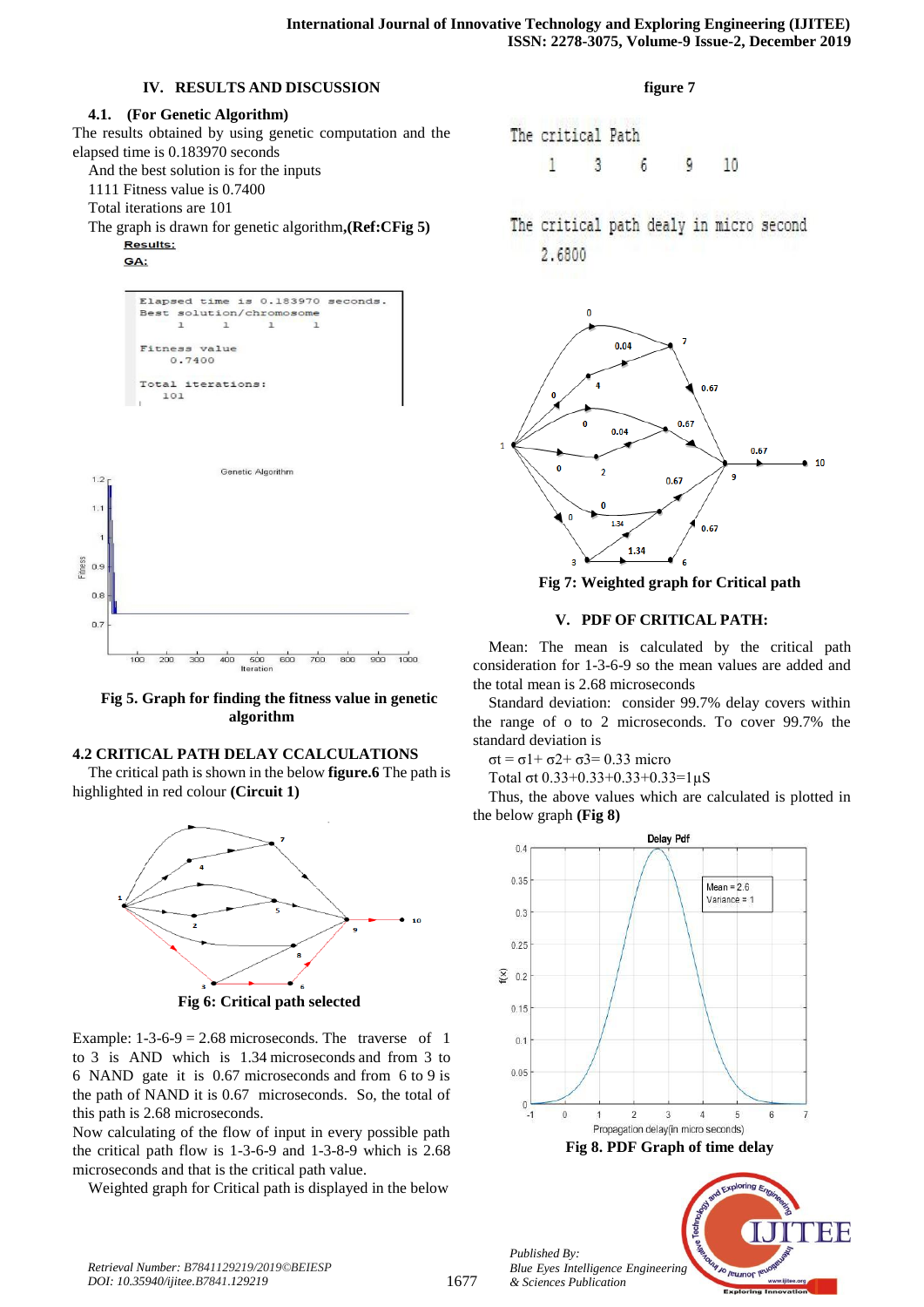Similar to the above process, we have measured for **Test circuit 2** for different outputs and the corresponding results are displayed in the below sections,

The critical path for test circuit 2 for output 8 is shown in the below **figure.9** The path is highlighted in red colour.



**Fig 9: CRITICAL PATH Selected**

The critical path for test circuit 2 for output 9 is shown in the below figure. The path is highlighted in red colour  $(1-3-4-9)$  and Critical path delay is  $2.01\mu$  secs)



**Fig 10: CRITICAL PATH Selected**

Weighted graph for the critical path is displayed in the below **figure 11 (Circuit 2)**



**Fig 11: Weighted graph for test circuit 2**

# **VI. CONCLUSION**

In this paper, designing of NAND, NOR and NOT gates are done using FinFet model & each gate with logic outputs are verified as shown in graphs. The simulation results show that for each gate VTC curves has been plotted and delays, noise margin values (VTh, VIH, VIL, VOH, VOL, NMH, NML) are obtained. The circuit diagram is designed and faults are analyzed. Using Non-incremental genetic algorithm, best vector selection is found. Furthermore, calculating critical path delay, PDF of Critical Path Delay and Fitness value for path delay iterations are plotted.(i.e., max delay between input & output) using different input parameters. From critical path analysis,

the values of Mean, Variance, and standard deviation are calculated & critical path is plotted in graph. Genetic Algorithm iterations for convergence of path delay values obtained. Thus, the FinFet circuits are having better test performance by integrating the two algorithms, thereby for reducing the faults. Further, the FinFet based applications are considered and the device performance is calculated and helps in reducing power consumption, delay etc.

# **ACKNOWLEDGEMENT**

Authors would like to thank Shri B H V S N Murthy, DS&Director, RCI and Dr Bheema Rao, HOD, ECE Dept. and also DRC members NITW for their constant encouragement, valuable suggestions and support for carrying out this work as part of my PhD work

# **REFERENCE**

- 1. Thakker, R. A., Sathe, C., Sachid, A. B., Baghini, M. S., Rao, V. R., & Patil, M. B. (2009). A novel table-based approach for design of FinFET circuits. IEEE Transactions on Computer-Aided Design of Integrated Circuits and Systems, 28(7), 1061-1070.
- 2. Gu, J. Keane, J.Sapatnekar, S., & Kim, C. (2006, September). Width quantization aware FinFET circuit design. In Custom Integrated Circuits Conference, 2006. CICC'06. IEEE (pp. 337-340). IEEE
- 3. Bhardwaj, N., Mahor, V., & Pattanaik, M. (2015, November). Robust FinFET based highly noise immune power gated SRAM circuit design. In Communication Networks (ICCN), 2015 International Conference on (pp.310-316). IEEE.
- 4. Hajare, R., Lakshminarayana, C., Sumanth, S. C., & Anish, A. R. (2015, December). Design and evaluation of FinFET based digital circuits for high speed ICs. In Emerging Research in Electronics, Computer Science and Technology (ICERECT), 2015 International Conference on (pp. 162-167). IEEE.
- 5. M. O. Simsir, A. Bhoj and N. K. Jha, "Fault modelling for FinFET circuits," 2010 IEEE/ACM International Symposium on Nano scales Architectures, Anaheim, CA, 2010, pp. 41-46.
- 6. R.Wad sack, "Fault modelling and logic simulation of CMS and M S integrated circuits," Bell System Technical J, vol. 57, pp. 1449– 1474, May1978
- 7. Harutyunyan, G., Tshagharyan, G., & Zorian, Y. (2015, April). Impact of parameter variations on FinFET faults. In VLSI Test Symposium (VTS), 2015, IEEE 33rd (pp. 1-4). IEEE.
- 8. G. Harutyunyan, G. Tshagharyan, V. Vardanian and Y. Zorian, "Fault modelling and test algorithm creation strategy for FinFET-based memories," 2014 IEEE 32nd VLSI Test Symposium (VTS), Napa, CA, 2014, pp. 1-6.
- 9. Musala, S., & Srinivas ulu, A. (2016, April). Self-testing and fault secure XOR/XNOR circuit using FinFETs. In Communication and Signal Processing (ICCSP), 2016 International Conference on (pp. 1222-1226). IEEE.
- 10. S. Yin, X. Zhu and O. Kaynak, "Improved PLS Focused on Key-Performance-Indicator-Related Fault Diagnosis," in IEEE Transactions on Industrial Electronics, vol. 62, no. 3, pp. 1651-1658, March 201
- 11. Kuan-Ying Chiang; Yu-Hao Ho; Yo-Wei Chen; Cheng-Sheng Pan; James Chien-Mo Li, Fault Simulation and Test Pattern Generation for Cross- gate Defects in FinFET Circuits, 2015 IEEE 24th Asian Test Symposium (ATS),2015.
- 12. M. O. Simsir, A. Bhoj and N. K. Jha, "Fault modelling for FinFET circuits," 2010 IEEE/ACM International Symposium on Nano scale Architectures, Anaheim, CA, 2010, 13.pp. 41-46.
- 13. Marcus Wagner, Efficient Algorithms for Fundamental Statistical Timing Analysis Problems in Delay Test Applications of VLSI Circuits, PhD Thesis submitted 03 Nov 2016, Institute fur Technische Informatik der Universitat Stuttgart.



IF IE

*Retrieval Number: B7841129219/2019©BEIESP DOI: 10.35940/ijitee.B7841.129219*